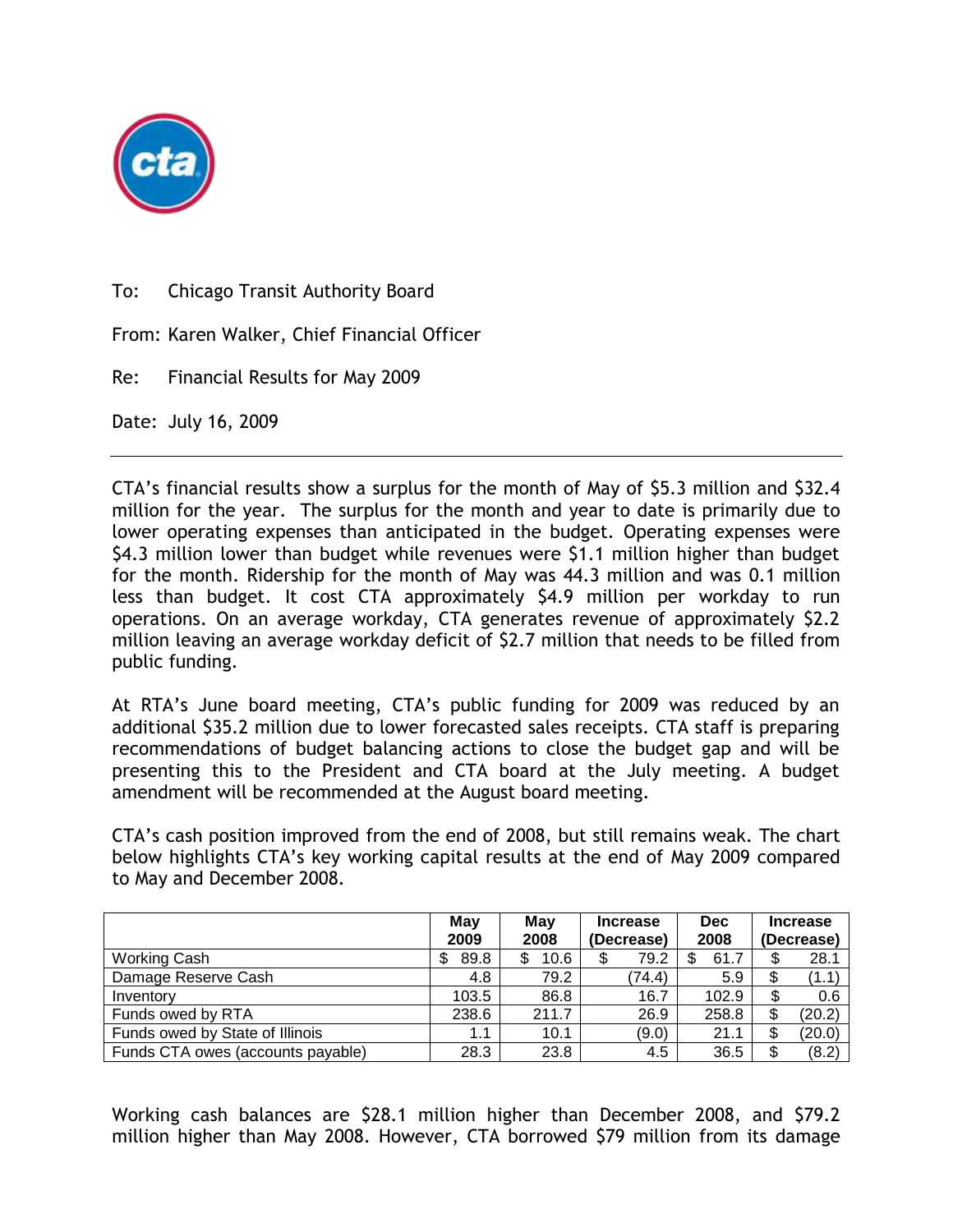reserve fund to pay for the day-to-day operating expenses of the Agency. CTA needs to make plans to repay this fund. Inventory balances remain high at \$103.5 million, equivalent to over one year of material expense. Funds owed to CTA have increased by \$17.9 million since May 2008.

Ridership for the month of May was 44.3 million and was 0.1 million less than budget and was 1.3 million lower than prior year. Average daily ridership decreased 2.0% over May 2008. Average Saturday ridership remained level with prior year and Sunday ridership has increased 4.1% over May 2008.

Free rides totaled 6.7 million for the month and 28.5 million for the year; this is 1.3 million more than 2008 for the month and 9.7 million more for the five month period. Free rides for seniors went into effect on March 17, 2008. The majority of free rides have been experienced on the bus system; bus accounts for 5.7 million of the total free rides for the month while rail is 1.0 million.

Bus ridership for the month of May was 27.6 million. This was 1.1 million or 4.3% more than budget but was 1.4 million or 4.9% less than May 2008. Rail ridership for May was 16.7 million and was 1.3 million or 7.1% less than budget, but was 0.2 million or 1.0% more than prior year.

Public Funding Required for Operations for the month and the year was \$48.8 million and \$283.0 million, respectively and was favorable to the amended budget by \$5.3 million and \$32.4 million, respectively.

Recovery Ratio, which measures the percentage of operating expenses CTA funds from internally generated revenues, was 59.84% for the month and 52.77% for the year to date period. This was favorable to budget by 3.83 percentage points for the month and 3.97 percentage points for the year to date primarily due to the lower operating expenses and higher revenues than budget.

Operating Expenses for the month and year equaled \$99.4 million and \$514.4 million, respectively. For the current month, operating expenses were \$4.3 million or 4.1% less than budget. All expense categories were less than or equal to budget for the current month except for power which was unfavorable by \$0.2 million or 7.5%. For the year to date period, operating expenses were \$26.9 million lower than budget with all categories below budget except for power expense.

Labor Expense was \$68.3 million for the month of May and was \$2.4 million less than budget due to vacancies, deferral of exempt pay raises, lower overtime and higher charges to capital jobs. Labor expense for the year to date equaled \$356.3 million and was favorable to budget by \$9.1 million primarily due to the same reasons as the month. Compared to last year, labor expense is \$9.8 million lower than the first five months of 2008.

Material Expense was \$7.3 million for the month and was under budget by \$0.4 million or 4.9%. Material expense for the year to date equaled \$37.3 million and was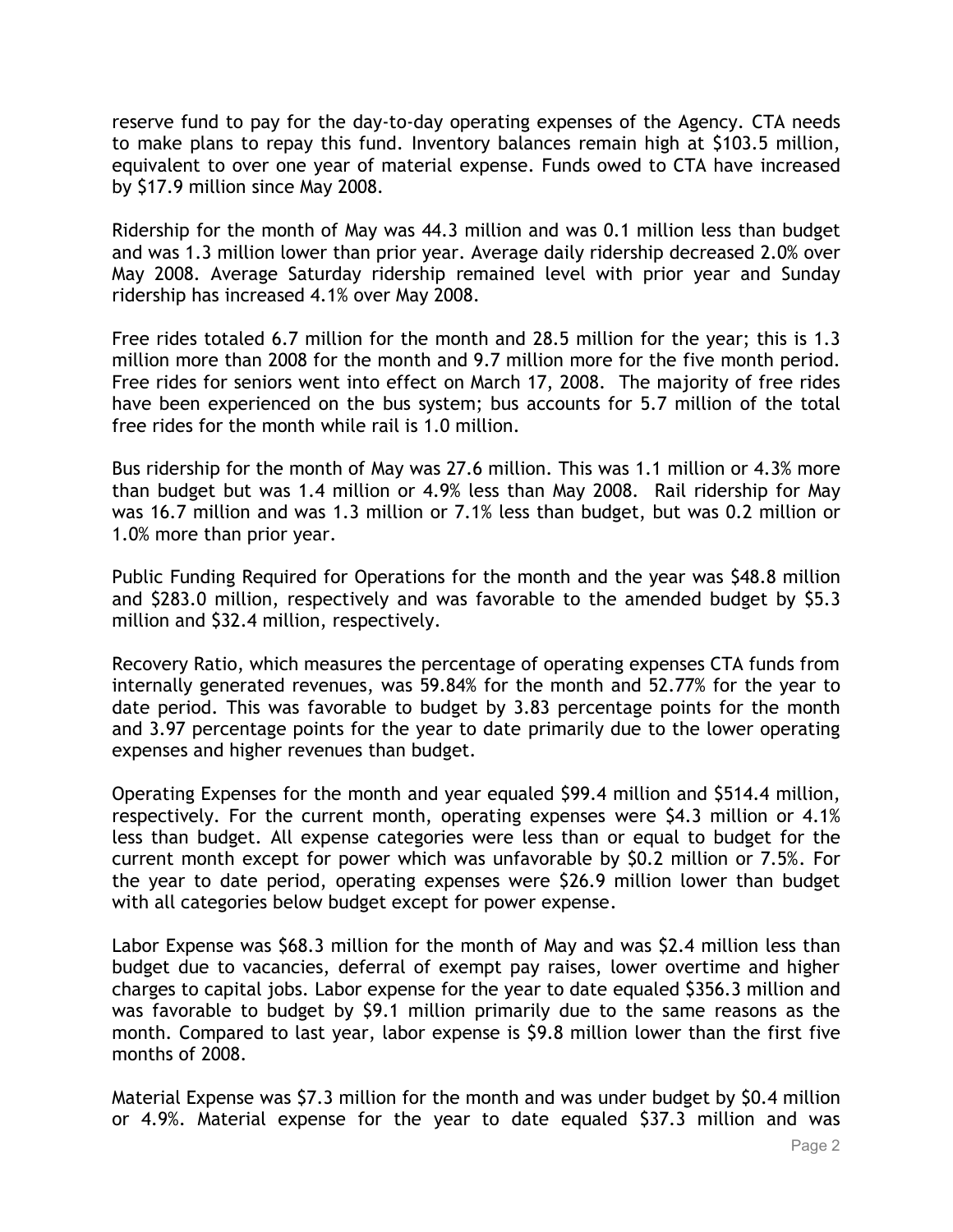favorable to budget by \$1.3 million. The lower material expense is due to lower than budgeted expenditures in bus operations. This reflects taking the NABI buses out of operation on February 19, 2009, the addition of the new buses and retirement of the 19 year old buses.

Fuel for Revenue Equipment was \$8.4 million for the month and \$40.0 million for the year to date. Fuel expense was \$0.4 million less than budget for the month and \$2.7 million less than budget for the year. The average price paid in May was \$4.69 per gallon and was \$0.19 above the budget price of \$4.50 per gallon. Fuel consumption was 154,000 gallons lower than budget; this reflects a slightly higher miles per gallon than budget (3.40 vs. 3.20) and lower miles traveled than budget. Miles were 6.1 million for the month compared to a budget of 6.2 million.

Electric Power for Revenue Equipment was \$2.9 million for the month and was \$0.2 million more than budget. Year to date power was \$17.7 million and was \$0.4 million more than budget. Rail mileage for the year was 28.9 million miles and exceeded the budget by 2.7 million miles.

Provision for Injuries and Damages Expense was \$1.4 million for the month and \$10.3 million for the year to date and was on par with budget.

Purchase of Security Services was \$2.6 million for the month and was on par with budget. Year to date security is \$12.9 million and was \$1.0 million less than budget.

Other Expenses equaled \$8.6 million for the month and were \$1.2 million less than budget. Year to date other expense was \$40.0 million and was \$13.1 million less than budget due to timing differences between actual and budget, lower interest expense on the pension obligation bonds and higher overhead charged to capital jobs.

System-Generated Revenue was \$50.7 million for the month and was \$1.1 million more than budget for the month due to recognition of prior years lease proceeds and reduced fare revenue that was not anticipated in the budget. Year to date System-Generated Revenue was \$231.4 million and was \$5.5 million more than budget. The year to date favorable variance was due to higher than anticipated revenue for farebox, pass and reduced fare reimbursements offset by lower non farebox revenues. Nonfarebox revenues continue to be a concern for attainment of the 2009 budget.

Fare Revenue was \$42.4 million for the month and was \$0.3 million more than budget. The average fare for the current month was \$0.96 and was \$0.01 more than budget. Year to date fare revenue was \$203.1 million and was \$4.8 million more than budget primarily due to higher ridership. The average fare for the year was \$0.956 and was \$0.01 more than budget.

Reduced Fare Reimbursements were \$2.0 million for the month and \$9.4 million for the year. The budget did not include a provision for reduced fare reimbursement for the first six months of 2009.